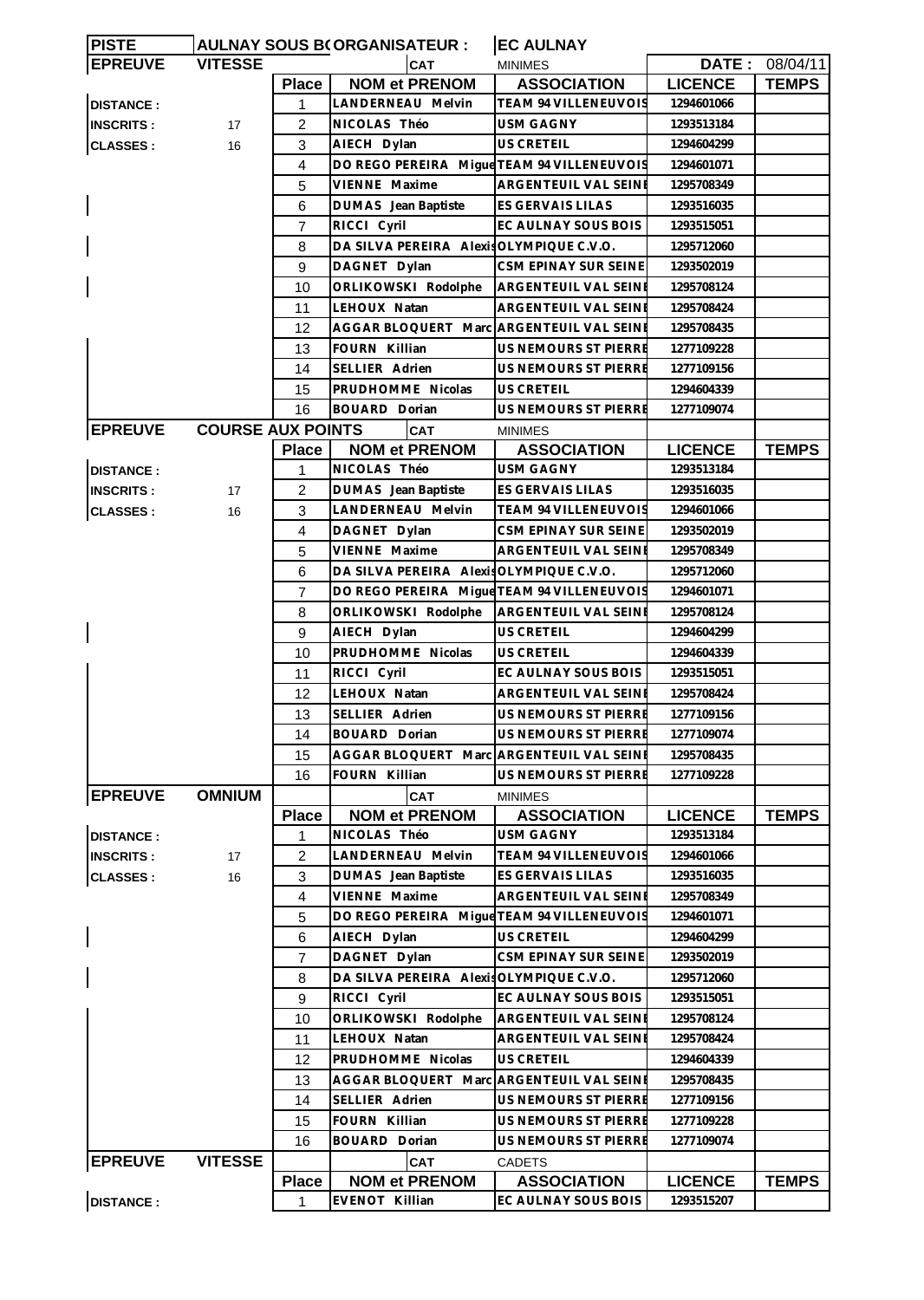| <b>INSCRITS:</b>         | 20                       | $\overline{2}$ | <b>VERRIER Franck</b>                    | TEAM 94 VILLENEUVOIS                    | 1294601020               |              |
|--------------------------|--------------------------|----------------|------------------------------------------|-----------------------------------------|--------------------------|--------------|
| <b>CLASSES:</b>          | 20                       | 3              | DO REGO PEREIRA Fabio                    | <b>TEAM 94 VILLENEUVOIS</b>             | 1294601080               |              |
|                          |                          | 4              | MAUDOUIT Olivier                         | US CRETEIL                              | 1294604243               |              |
|                          |                          | 5              | LEFEBVRE Florent                         | ES GERVAIS LILAS                        | 1293516215               |              |
|                          |                          | 6              | GOMES Bruno                              | CSM EPINAY SUR SEINE                    | 1293502072               |              |
|                          |                          | $\overline{7}$ | GOERGEN Florian                          | VC CLICHY SOUS BOIS                     | 1293527040               |              |
|                          |                          | 8              | CHALEL Mickail Yacine                    | CSM EPINAY SUR SEINE                    | 1293502185               |              |
|                          |                          | 9              | LECROQ Jérémy                            | PARISIS A.C. 95                         | 1295714128               |              |
|                          |                          | 10             | ROCHAT Paul                              | <b>ISSY VELO CLUB</b>                   | 1292428105               |              |
|                          |                          | 11             | GOERGEN Anthony                          | EC AULNAY SOUS BOIS                     | 1293515096               |              |
|                          |                          | 12             | SAVOYAT Louis                            | ES GERVAIS LILAS                        | 1293516095               |              |
|                          |                          | 13             | LE MEUR Maxime                           | TEAM 94 VILLENEUVOIS                    | 1294601025               |              |
|                          |                          | 14             | HOURDIN Mathieu                          | <b>ANTONY BERNY CYCLIS</b>              | 1292409218               |              |
|                          |                          | 15             | SELLIER Alexandre                        | US NEMOURS ST PIERRE                    | 1277109121               |              |
|                          |                          | 16             | PERRAUD Jeffrey                          | <b>ANTONY BERNY CYCLIS</b>              | 1292409049               |              |
|                          |                          | 17             | PLUMAIN Alexis                           | ES GERVAIS LILAS                        | 1293516165               |              |
|                          |                          | 18             | SERODON Alexandre                        | <b>ISSY VELO CLUB</b>                   | 1292428101               |              |
|                          |                          | 19             | AGGAR BLOQUERT Marc ARGENTEUIL VAL SEINE |                                         | 1295708435               |              |
|                          |                          | 20             | RAVELOSON Fanilo                         | <b>ANTONY BERNY CYCLIS</b>              | 1292409238               |              |
| <b>EPREUVE</b>           | <b>COURSE AUX POINTS</b> |                | <b>CAT</b>                               | <b>CADETS</b>                           |                          |              |
|                          |                          | <b>Place</b>   | <b>NOM et PRENOM</b>                     | <b>ASSOCIATION</b>                      | <b>LICENCE</b>           | <b>TEMPS</b> |
| <b>DISTANCE:</b>         |                          | 1              | LECROQ Jérémy                            | PARISIS A.C. 95                         | 1295714128               |              |
| <b>INSCRITS:</b>         | 20                       | 2              | MAUDOUIT Olivier                         | <b>US CRETEIL</b>                       | 1294604243               |              |
| <b>CLASSES:</b>          | 20                       | 3              | DO REGO PEREIRA Fabio                    | TEAM 94 VILLENEUVOIS                    | 1294601080               |              |
|                          |                          | $\overline{4}$ | GOMES Bruno                              | CSM EPINAY SUR SEINE                    | 1293502072               |              |
|                          |                          | 5              | EVENOT Killian                           | EC AULNAY SOUS BOIS                     | 1293515207               |              |
| $\overline{\phantom{a}}$ |                          | 6              | CHALEL Mickail Yacine                    | CSM EPINAY SUR SEINE                    | 1293502185               |              |
|                          |                          | 7              | GOERGEN Florian                          | VC CLICHY SOUS BOIS                     | 1293527040               |              |
|                          |                          | 12             | VERRIER Franck                           | <b>TEAM 94 VILLENEUVOIS</b>             | 1294601020               |              |
|                          |                          | 12             | LEFEBVRE Florent                         | ES GERVAIS LILAS                        | 1293516215               |              |
|                          |                          | 12             | ROCHAT Paul                              | <b>ISSY VELO CLUB</b>                   | 1292428105               |              |
|                          |                          | 12             | GOERGEN Anthony                          | EC AULNAY SOUS BOIS                     | 1293515096               |              |
|                          |                          | 12             | SAVOYAT Louis                            | ES GERVAIS LILAS                        | 1293516095               |              |
|                          |                          | 12             | LE MEUR Maxime                           | <b>TEAM 94 VILLENEUVOIS</b>             | 1294601025               |              |
|                          |                          | 12             | SELLIER Alexandre                        | US NEMOURS ST PIERRE                    | 1277109121               |              |
|                          |                          | 12             | PLUMAIN Alexis                           | ES GERVAIS LILAS                        | 1293516165               |              |
|                          |                          | 12             | SERODON Alexandre                        | <b>ISSY VELO CLUB</b>                   | 1292428101               |              |
|                          |                          | 17             | PERRAUD Jeffrey                          | <b>ANTONY BERNY CYCLIS</b>              | 1292409049               |              |
|                          |                          | 18             | HOURDIN Mathieu                          | <b>ANTONY BERNY CYCLIS</b>              | 1292409218               |              |
|                          |                          | 19             | RAVELOSON Fanilo                         | <b>ANTONY BERNY CYCLIS</b>              | 1292409238               |              |
|                          |                          | 20             | CHEMINEAU Théo                           | ANTONY BERNY CYCLIS                     | 1292409252               |              |
| <b>EPREUVE</b>           | <b>ELIMINATION</b>       |                | <b>CAT</b>                               | <b>CADETS</b>                           |                          |              |
|                          |                          | <b>Place</b>   | <b>NOM et PRENOM</b>                     | <b>ASSOCIATION</b>                      | <b>LICENCE</b>           | <b>TEMPS</b> |
| <b>DISTANCE:</b>         |                          | 1              | LECROQ Jérémy                            | PARISIS A.C. 95                         | 1295714128               |              |
| <b>INSCRITS:</b>         | 20                       | $\overline{2}$ | DO REGO PEREIRA Fabio                    | TEAM 94 VILLENEUVOIS                    | 1294601080               |              |
| <b>CLASSES:</b>          | 19                       | 3              | MAUDOUIT Olivier                         | <b>US CRETEIL</b>                       | 1294604243               |              |
|                          |                          | $\overline{4}$ | <b>EVENOT Killian</b>                    | EC AULNAY SOUS BOIS                     | 1293515207               |              |
|                          |                          | 5              | VERRIER Franck                           | TEAM 94 VILLENEUVOIS                    | 1294601020               |              |
|                          |                          | 6              | PLUMAIN Alexis                           | ES GERVAIS LILAS                        | 1293516165               |              |
|                          |                          | 7              | GOMES Bruno                              | CSM EPINAY SUR SEINE                    | 1293502072               |              |
|                          |                          | 8              | SERODON Alexandre                        | <b>ISSY VELO CLUB</b>                   | 1292428101               |              |
|                          |                          | 9              | HOURDIN Mathieu                          | <b>ANTONY BERNY CYCLIS</b>              | 1292409218               |              |
|                          |                          | 10             | GOERGEN Anthony                          | EC AULNAY SOUS BOIS                     | 1293515096               |              |
|                          |                          | 11             | CHALEL Mickail Yacine                    | CSM EPINAY SUR SEINE                    | 1293502185<br>1293516215 |              |
|                          |                          |                |                                          |                                         |                          |              |
|                          |                          | 12             | LEFEBVRE Florent                         | ES GERVAIS LILAS                        |                          |              |
|                          |                          | 13             | ROCHAT Paul                              | <b>ISSY VELO CLUB</b>                   | 1292428105               |              |
|                          |                          | 14<br>15       | SAVOYAT Louis<br>GOERGEN Florian         | ES GERVAIS LILAS<br>VC CLICHY SOUS BOIS | 1293516095<br>1293527040 |              |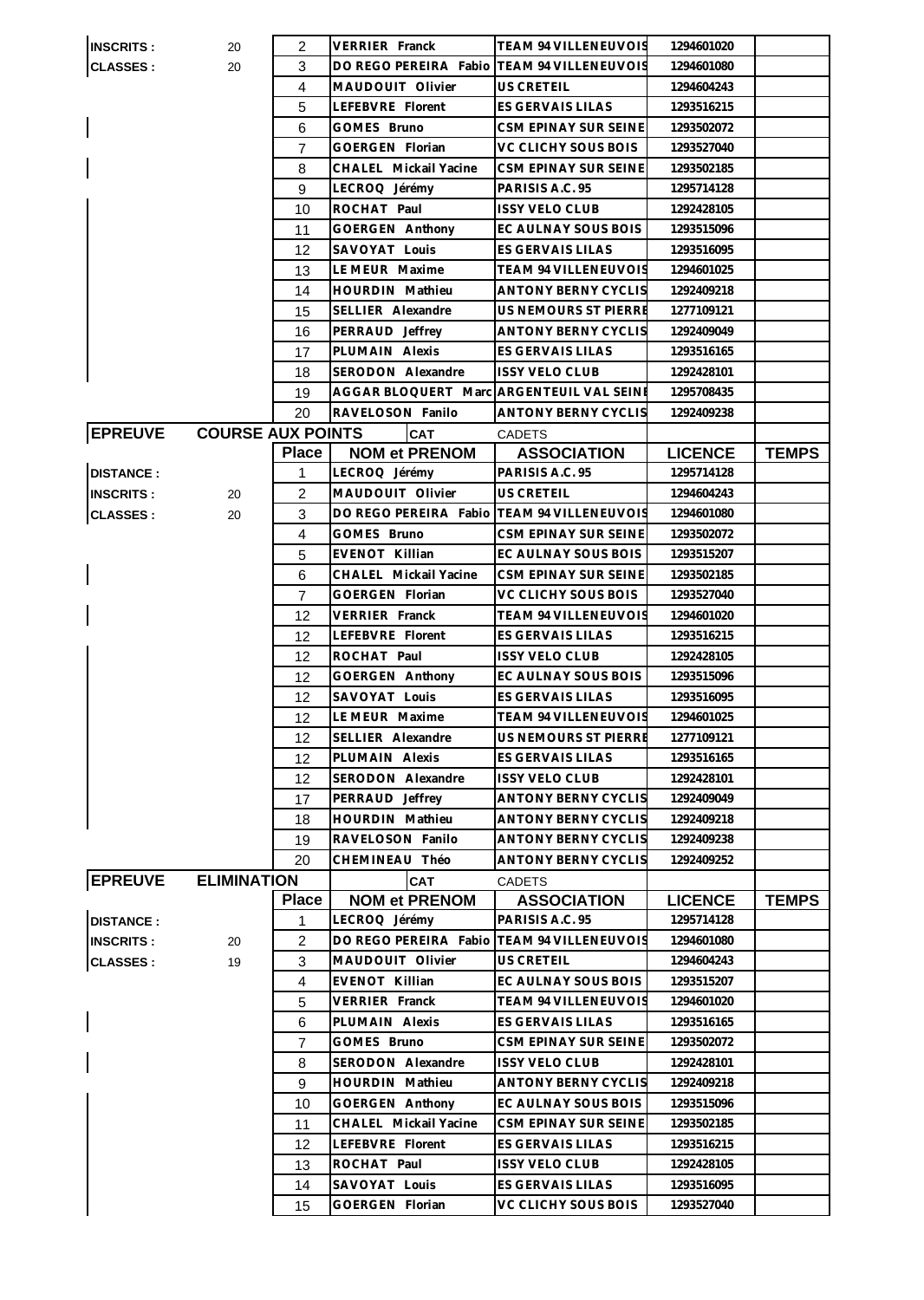|                                      |                          | 16                  | LE MEUR Maxime                             | TEAM 94 VILLENEUVOIS                      | 1294601025                   |              |
|--------------------------------------|--------------------------|---------------------|--------------------------------------------|-------------------------------------------|------------------------------|--------------|
|                                      |                          | 17                  | PERRAUD Jeffrey                            | <b>ANTONY BERNY CYCLIS</b>                | 1292409049                   |              |
|                                      |                          | 18                  | SELLIER Alexandre                          | US NEMOURS ST PIERRE                      | 1277109121                   |              |
|                                      |                          | 19                  | CHEMINEAU Théo                             | <b>ANTONY BERNY CYCLIS</b>                | 1292409252                   |              |
|                                      |                          | 20                  | RAVELOSON Fanilo                           | <b>ANTONY BERNY CYCLIS</b>                | 1292409238                   |              |
| <b>EPREUVE</b>                       | <b>OMNIUM</b>            |                     | <b>CAT</b>                                 | <b>CADETS</b>                             |                              |              |
|                                      |                          | <b>Place</b>        | <b>NOM et PRENOM</b>                       | <b>ASSOCIATION</b>                        | <b>LICENCE</b>               | <b>TEMPS</b> |
| <b>DISTANCE:</b>                     |                          | 1                   | DO REGO PEREIRA Fabio                      | <b>TEAM 94 VILLENEUVOIS</b>               | 1294601080                   |              |
| <b>INSCRITS:</b>                     | 20                       | $\overline{2}$      | MAUDOUIT Olivier                           | US CRETEIL                                | 1294604243                   |              |
| <b>CLASSES:</b>                      | 20                       | 3                   | EVENOT Killian                             | EC AULNAY SOUS BOIS                       | 1293515207                   |              |
|                                      |                          | $\overline{4}$      | LECROQ Jérémy                              | PARISIS A.C. 95                           | 1295714128                   |              |
|                                      |                          | 5                   | GOMES Bruno                                | CSM EPINAY SUR SEINE                      | 1293502072                   |              |
|                                      |                          | 6                   | VERRIER Franck                             | TEAM 94 VILLENEUVOIS                      | 1294601020                   |              |
|                                      |                          | $\overline{7}$      | CHALEL Mickail Yacine                      | CSM EPINAY SUR SEINE                      | 1293502185                   |              |
|                                      |                          | 8                   | GOERGEN Florian                            | VC CLICHY SOUS BOIS                       | 1293527040                   |              |
|                                      |                          | 9                   | LEFEBVRE Florent                           | ES GERVAIS LILAS                          | 1293516215                   |              |
|                                      |                          | 10                  | ROCHAT Paul                                | <b>ISSY VELO CLUB</b>                     | 1292428105                   |              |
|                                      |                          | 11                  | PLUMAIN Alexis                             | ES GERVAIS LILAS                          | 1293516165                   |              |
|                                      |                          | 12                  | SAVOYAT Louis                              | ES GERVAIS LILAS                          | 1293516095                   |              |
|                                      |                          | 13                  | GOERGEN Anthony                            | EC AULNAY SOUS BOIS                       | 1293515096                   |              |
|                                      |                          | 14                  | SERODON Alexandre                          | <b>ISSY VELO CLUB</b>                     | 1292428101                   |              |
|                                      |                          | 15                  | LE MEUR Maxime                             | TEAM 94 VILLENEUVOIS                      | 1294601025                   |              |
|                                      |                          | 16                  | HOURDIN Mathieu                            | <b>ANTONY BERNY CYCLIS</b>                | 1292409218                   |              |
|                                      |                          | 17                  | SELLIER Alexandre                          | US NEMOURS ST PIERRE                      | 1277109121                   |              |
|                                      |                          | 18                  | PERRAUD Jeffrey                            | <b>ANTONY BERNY CYCLIS</b>                | 1292409049                   |              |
|                                      |                          | 19                  | CHEMINEAU Théo                             | <b>ANTONY BERNY CYCLIS</b>                | 1292409252                   |              |
|                                      |                          | 20                  | RAVELOSON Fanilo                           | ANTONY BERNY CYCLIS                       | 1292409238                   |              |
| <b>EPREUVE</b>                       | <b>VITESSE</b>           |                     | <b>CAT</b>                                 | DAMES M/C/J/S                             |                              |              |
|                                      |                          | <b>Place</b>        | <b>NOM et PRENOM</b><br>RIBAULT Christelle | <b>ASSOCIATION</b><br>CSM VILLENEUVE GARE | <b>LICENCE</b><br>1292420053 | <b>TEMPS</b> |
| <b>DISTANCE:</b><br><b>INSCRITS:</b> | 13                       | 1<br>$\overline{2}$ | POLMONT Amandine                           | <b>CSM PUTEAUX</b>                        | 1292401285                   |              |
| <b>CLASSES:</b>                      | 13                       | 3                   | BIDEAU Sandrine                            | <b>CSM PUTEAUX</b>                        | 1292401272                   |              |
|                                      |                          | $\overline{4}$      | VIEL Stéphanie                             | <b>CSM PUTEAUX</b>                        | 1292401053                   |              |
|                                      |                          | 5                   | GAMBIER Kelly                              | CSM VILLENEUVE GARE                       | 1292420192                   |              |
|                                      |                          | 6                   | LE BRAS Justine                            | ARGENTEUIL VAL SEINE                      | 1295708416                   |              |
|                                      |                          | 7                   | RENAULT Carine                             | <b>TEAM 94 VILLENEUVOIS</b>               | 1294601101                   |              |
|                                      |                          | 8                   | GOY BAHOUM Océane                          | <b>TEAM 94 VILLENEUVOIS</b>               | 1294601023                   |              |
|                                      |                          | 9                   | POLMONT Estelle                            | <b>CSM PUTEAUX</b>                        | 1292401217                   |              |
|                                      |                          | 10                  | LECQUE Alexandra                           | ARGENTEUIL VAL SEINE                      | 1295708422                   |              |
|                                      |                          | 11                  | GOERGEN Laura                              | VC CLICHY SOUS BOIS                       | 1293527070                   |              |
|                                      |                          | 12                  | TURCOT Valentine                           | ARGENTEUIL VAL SEINE                      | 1295708294                   |              |
|                                      |                          | 13                  | PANTEL Mona                                | ES GERVAIS LILAS                          | 1293516180                   |              |
| <b>EPREUVE</b>                       | <b>COURSE AUX POINTS</b> |                     | <b>CAT</b>                                 | DAMES M/C/J/S                             |                              |              |
|                                      |                          | <b>Place</b>        | <b>NOM et PRENOM</b>                       | <b>ASSOCIATION</b>                        | <b>LICENCE</b>               | <b>TEMPS</b> |
| <b>DISTANCE:</b>                     |                          | 1                   | RIBAULT Christelle                         | CSM VILLENEUVE GARE                       | 1292420053                   |              |
| <b>INSCRITS:</b>                     |                          |                     |                                            |                                           |                              |              |
|                                      | 13                       | $\overline{c}$      | BIDEAU Sandrine                            | <b>CSM PUTEAUX</b>                        | 1292401272                   |              |
| <b>CLASSES:</b>                      | 13                       | 3                   | POLMONT Amandine                           | CSM PUTEAUX                               | 1292401285                   |              |
|                                      |                          | 4                   | VIEL Stéphanie                             | CSM PUTEAUX                               | 1292401053                   |              |
|                                      |                          | 5                   | RENAULT Carine                             | TEAM 94 VILLENEUVOIS                      | 1294601101                   |              |
|                                      |                          | 6                   | LE BRAS Justine                            | ARGENTEUIL VAL SEINE                      | 1295708416                   |              |
|                                      |                          | $\overline{7}$      | <b>GOERGEN Laura</b>                       | VC CLICHY SOUS BOIS                       | 1293527070                   |              |
|                                      |                          | 8                   | GOY BAHOUM Océane                          | <b>TEAM 94 VILLENEUVOIS</b>               | 1294601023                   |              |
|                                      |                          | 9                   | GAMBIER Kelly                              | CSM VILLENEUVE GARE                       | 1292420192                   |              |
|                                      |                          | 10                  | POLMONT Estelle                            | CSM PUTEAUX                               | 1292401217                   |              |
|                                      |                          | 11                  | LECQUE Alexandra                           | ARGENTEUIL VAL SEINE                      | 1295708422                   |              |
|                                      |                          | 12                  | PANTEL Mona                                | ES GERVAIS LILAS                          | 1293516180                   |              |
| <b>EPREUVE</b>                       | <b>OMNIUM</b>            | 13                  | TURCOT Valentine<br><b>CAT</b>             | ARGENTEUIL VAL SEINE<br>DAMES M/C/J/S     | 1295708294                   |              |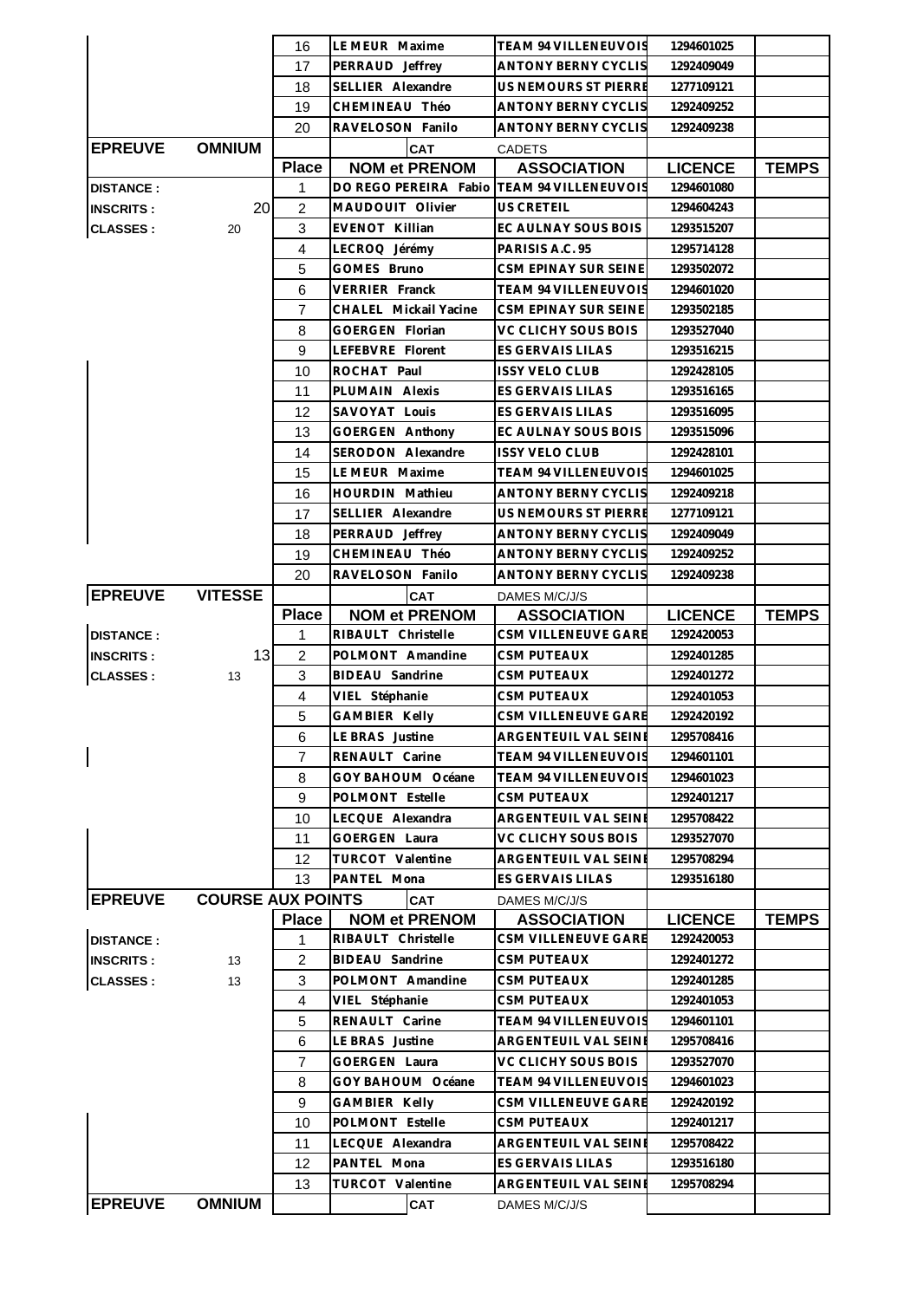|                          |                          | <b>Place</b>   | <b>NOM et PRENOM</b>      | <b>ASSOCIATION</b>     | <b>LICENCE</b> | <b>TEMPS</b> |
|--------------------------|--------------------------|----------------|---------------------------|------------------------|----------------|--------------|
| <b>DISTANCE:</b>         |                          | 1              | RIBAULT Christelle        | CSM VILLENEUVE GARE    | 1292420053     |              |
| <b>INSCRITS:</b>         | 13                       | $\overline{2}$ | <b>BIDEAU</b> Sandrine    | CSM PUTEAUX            | 1292401272     |              |
| <b>CLASSES:</b>          | 13                       | 3              | POLMONT Amandine          | CSM PUTEAUX            | 1292401285     |              |
|                          |                          | $\overline{4}$ | VIEL Stéphanie            | <b>CSM PUTEAUX</b>     | 1292401053     |              |
|                          |                          | 5              | RENAULT Carine            | TEAM 94 VILLENEUVOIS   | 1294601101     |              |
|                          |                          | 6              | LE BRAS Justine           | ARGENTEUIL VAL SEINE   | 1295708416     |              |
|                          |                          | $\overline{7}$ | <b>GAMBIER Kelly</b>      | CSM VILLENEUVE GARE    | 1292420192     |              |
|                          |                          | 8              | GOY BAHOUM Océane         | TEAM 94 VILLENEUVOIS   | 1294601023     |              |
|                          |                          | 9              | GOERGEN Laura             | VC CLICHY SOUS BOIS    | 1293527070     |              |
|                          |                          | 10             | POLMONT Estelle           | <b>CSM PUTEAUX</b>     | 1292401217     |              |
|                          |                          | 11             | LECQUE Alexandra          | ARGENTEUIL VAL SEINE   | 1295708422     |              |
|                          |                          | 12             | PANTEL Mona               | ES GERVAIS LILAS       | 1293516180     |              |
|                          |                          | 13             | <b>TURCOT Valentine</b>   | ARGENTEUIL VAL SEINE   | 1295708294     |              |
| <b>EPREUVE</b>           | <b>ELIMINATION</b>       |                | <b>CAT</b>                | JUNIORS/SENIORS        |                |              |
|                          |                          | <b>Place</b>   | <b>NOM et PRENOM</b>      | <b>ASSOCIATION</b>     | <b>LICENCE</b> | <b>TEMPS</b> |
| <b>DISTANCE:</b>         |                          | 1              | MAFFETS Dany              | ARGENTEUIL VAL SEINE   | 1295708428     |              |
| <b>INSCRITS:</b>         | 39                       | $\overline{2}$ | FRANCILLETTE Kévin        | CM AUBERVILLIERS 93    | 1293505007     |              |
| <b>CLASSES:</b>          | 36                       | 3              | DERIAUX Florian           | BLOIS CAC 41           | 1841276092     |              |
|                          |                          | 4              | VICTOR Yoann              | BC NOISY LE GRAND      | 1293507243     |              |
|                          |                          | 5              | SACCOMANDI John           | ARGENTEUIL VAL SEINE   | 1295708357     |              |
|                          |                          | 6              | <b>BLANCHON Luc</b>       | ARGENTEUIL VAL SEINI   | 1295708143     |              |
| $\overline{\phantom{a}}$ |                          | $\overline{7}$ | DURIVAUX Franck           | <b>US CRETEIL</b>      | 1294604036     |              |
|                          |                          | 8              | DROLLEE Arnaud            | US CRETEIL             | 1294604150     |              |
|                          |                          | 9              | SAURET Jason              | TEAM 94 VILLENEUVOIS   | 1294601008     |              |
|                          |                          |                | MEILLEUR Steeve           | ARGENTEUIL VAL SEINE   |                |              |
|                          |                          | 10             |                           |                        | 1295708284     |              |
|                          |                          | 11             | LARCHE Benoît             | ARGENTEUIL VAL SEINI   | 1295708264     |              |
|                          |                          | 12             | CHOISY Emeric             | CM AUBERVILLIERS 93    | 1293505057     |              |
|                          |                          | 13             | MASSARD Alexis            | <b>AV THIAIS</b>       | 1294627200     |              |
|                          |                          | 14             | LAVOREL Stéphane          | OLYMPIQUE C.V.O.       | 1295712340     |              |
|                          |                          | 15             | OILLIC Joackim            | PARISIS A.C. 95        | 1295714500     |              |
|                          |                          | 16             | BERTOLDI Emmanuel         | EC AULNAY SOUS BOIS    | 1293515078     |              |
|                          |                          | 17             | GRENIER Vianney           | CSM VILLENEUVE GARE    | 1292420169     |              |
|                          |                          | 18             | PALMA Julien              | <b>VS CACIEN</b>       | 1845261088     |              |
|                          |                          | 19             | LEPAIN Sébastien          | <b>CSM PUTEAUX</b>     | 1292401270     |              |
|                          |                          | 20             | LACHAT Nicolas            | A. SOISY ENGHIEN LA B. | 1295713152     |              |
|                          |                          | 21             | VERNET Philippe           | US BOIS ST DENIS       | 1293532015     |              |
|                          |                          | 22             | PALMA Victor              | <b>VS CACIEN</b>       | 1845261202     |              |
|                          |                          | 23             | NOEL Aurélien             | PARISIS A.C. 95        | 1295714246     |              |
|                          |                          | 24             | EDELIN Benjamin           | US CRETEIL             | 1294604182     |              |
|                          |                          | 25             | TESSIER JASON             | US CRETEIL             | 3499038028     |              |
|                          |                          | 26             | <b>BOURGAIN Vincent</b>   | AS VARENNOISE          | 1277110031     |              |
|                          |                          | 27             | CYPRIEN KENNY             | <b>US CRETEIL</b>      | 3097180042     |              |
|                          |                          | 28             | PARTROPFORT Pascal        | <b>CSM PUTEAUX</b>     | 1292401148     |              |
|                          |                          | 29             | <b>BOSCHERON Marc</b>     | US CRETEIL             | 1294604176     |              |
|                          |                          | 30             | GRIGNON René              | CSM VILLENEUVE GARE    | 1292420128     |              |
|                          |                          | 31             | BENVENUT (Jean Paul       | AS VARENNOISE          | 1277110026     |              |
|                          |                          | 32             | <b>MARTINS</b><br>Vincent | US CRETEIL             | 1294604074     |              |
|                          |                          | 33             | DIRHEIMER Mickael         | <b>ESC MEAUX</b>       | 1277101329     |              |
|                          |                          | 34             | <b>KERFOURN Vincent</b>   | AS VARENNOISE          | 1277110101     |              |
|                          |                          | 35             | <b>BORNET</b><br>Alain    | AS VARENNOISE          | 1277110092     |              |
|                          |                          | 36             | ROULAND<br>Hugo           | <b>AV THIAIS</b>       | 1294627113     |              |
| <b>EPREUVE</b>           | <b>COURSE AUX POINTS</b> |                | <b>CAT</b>                | JUNIORS/SENIORS        |                |              |
|                          |                          | <b>Place</b>   | <b>NOM et PRENOM</b>      | <b>ASSOCIATION</b>     | <b>LICENCE</b> | <b>TEMPS</b> |
| <b>DISTANCE:</b>         |                          | 1              | <b>BLANCHON Luc</b>       | ARGENTEUIL VAL SEINE   | 1295708143     |              |
| <b>INSCRITS:</b>         | 32                       | $\overline{c}$ | VICTOR Yoann              | BC NOISY LE GRAND      | 1293507243     |              |
| <b>CLASSES:</b>          | 16                       | 3              | MASSARD Alexis            | AV THIAIS              | 1294627200     |              |
|                          |                          | 4              | DERIAUX Florian           | <b>BLOIS CAC 41</b>    | 1841276092     |              |